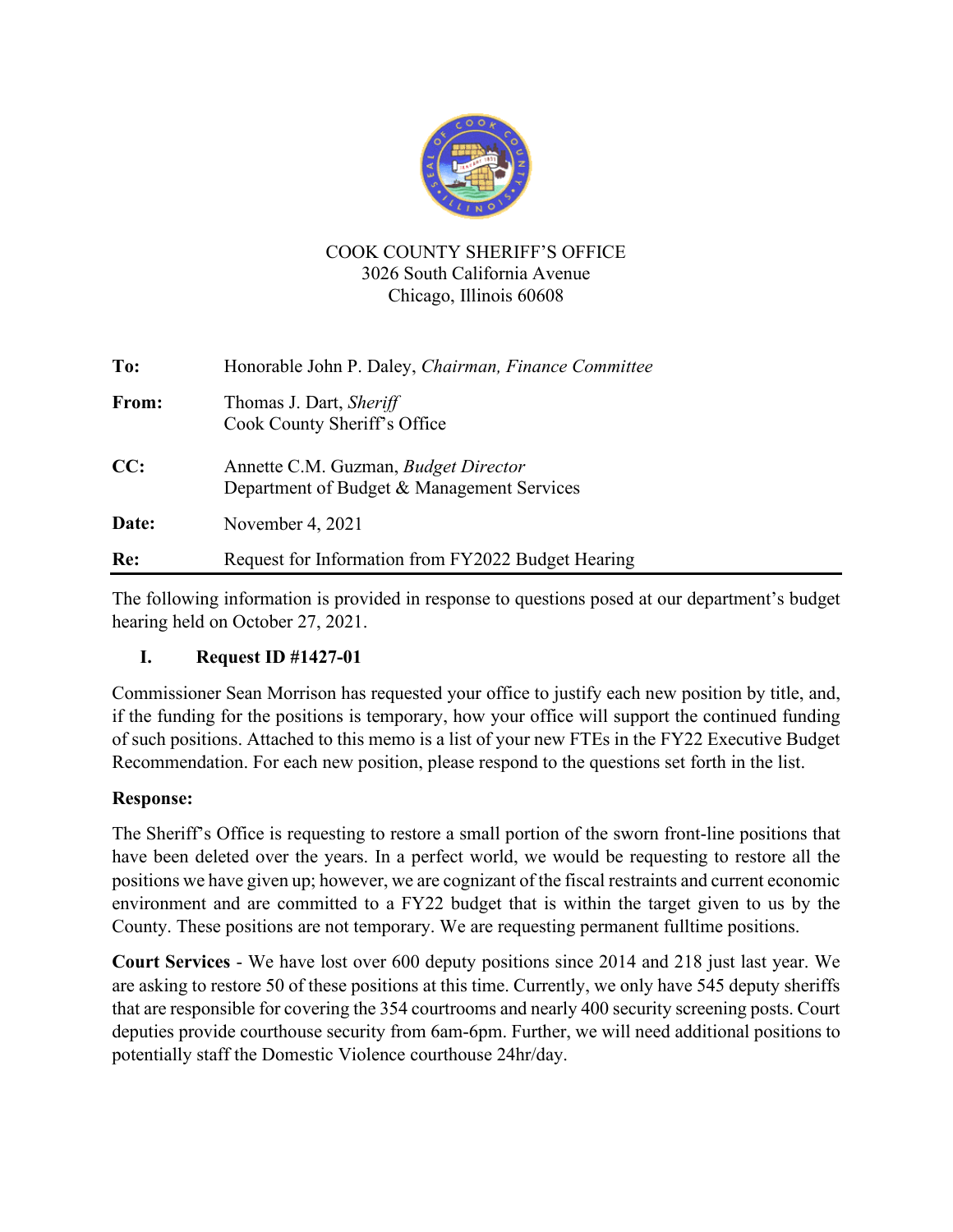**EM/DOC** - The front-line positions for staffing EM and DOC have decreased 10% since 2020. In that same time frame, the total custodial population is up 21%. We are asking to restore 25 Correctional Officer positions and 50 EM Investigator positions to accommodate the growing population. We are also currently housing over 600 individuals that are pending transfer to IDOC which is causing overtime to skyrocket. Given the 24/7 operations and shift relief factor, these combined 75 positions are only equivalent to 39 positions in an 8-hour M-F operation.

**Police** - The Sheriff's Office is down 32 Police Officer positions since last year and crime in Cook County continues to rise. We need officer positions back to provide resources in the communities to deter this crime. Given the 24/7 operations and shift relief factor, these 25 positions are only equivalent to 13 positions in an 8-hour M-F operation.

Another factor to consider when evaluating our request for restoring these positions is the fact that at any given time, the CCSO has over 300 sworn employees on some type of Leave of Absence (LOA). In the past, we could fill these positions and these LOAs would not impact our workforce. Unfortunately, the current payroll system does not support this process, so we need to restore these positions so that these LOA positions stop having a negative impact on our operations.

**Information Security -** In addition to reviewing/auditing internal security compliance, Information Security Investigators will be utilized to audit external vendor security compliance. Information Security Investigators will work closely with external vendors that host CCSO data to review security framework and controls to help safeguard CCSO operations/data compliance. CCSO is required to meet the data compliance standards for the use of protected information within a law enforcement agency set forth by the US Department of Justice's Criminal Justice Information Services (CJIS), National Crime Information Center (NCIC), National Law Enforcement Telecommunications Systems (NLETS), Illinois Law Enforcement Agencies Data Systems (LEADS).

The CCSO is a 24/7 operation that is spread out throughout Cook County. Information Security Investigators will be tasked with monitoring office/jail/court lockup locations and mobile devices for sworn personnel on duty, 24/7. ETSB is also consolidating more agencies for emergency 911 communications, and the devices are maintained by CCSO IT. With these agencies also transitioning to the CCSO/CPD Records Management System (incident reporting, use of force reporting, detective case management), additional CCSO resources are needed to ensure compliance for multiple agencies.

## **II. Request ID #1427-02**

Commissioner Anaya asked about the number of technical violations for individuals on Electronic Monitoring.

# **Response:**

The following tables break down the reasons and dispositions for violations between June 2021 and October 2021. During this time there was a total of 5,715 unique EM participants. These participants generated 1,098 alerts that resulted in a violation.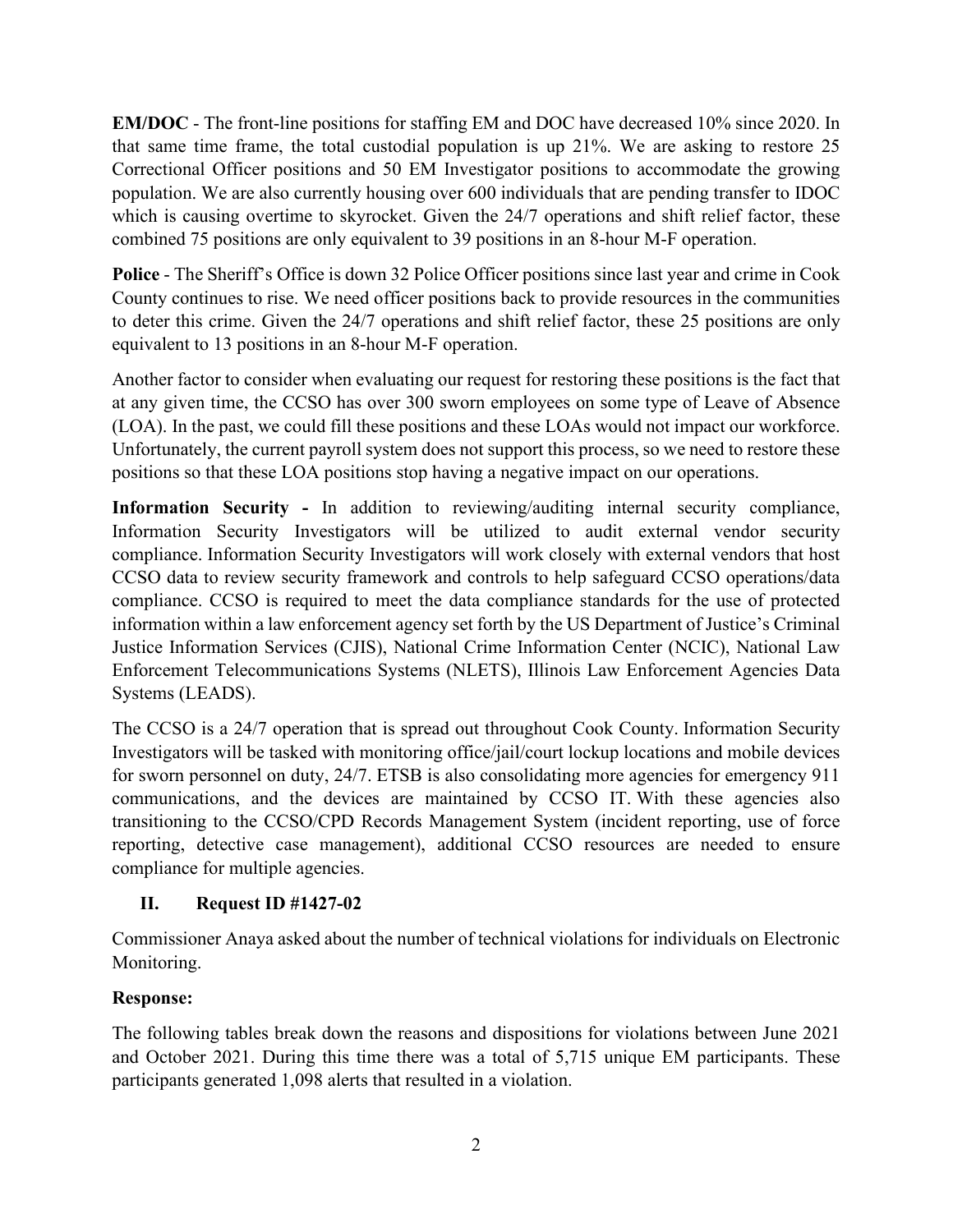| <b>EM Violations by Event Type (Jun 2021-Oct 2021)</b> | <b>EM Violations by Disposition (Jun 2021-Oct 2021)</b> |                |                             |                |         |
|--------------------------------------------------------|---------------------------------------------------------|----------------|-----------------------------|----------------|---------|
| <b>Event Type</b>                                      | $\mathbf n$                                             | <b>Percent</b> | <b>Disposition</b>          | $\mathbf{n}$   | Percent |
| <b>INCLUSION ZONE VIOLATION</b>                        | 627                                                     | 57%            | HANDLED AT DESK             | 366            | 33%     |
| NO GPS                                                 | 69                                                      | 6%             | <b>ADMONISHED</b>           | 327            | 30%     |
| <b>BATTERY CRITICAL</b>                                | 62                                                      | 6%             | <b>WARNING SIGNED</b>       | 220            | 20%     |
| <b>COMM LOSS</b>                                       | 55                                                      | 5%             | <b>REINCARCERATED</b>       | 93             | 8%      |
| MISC INCIDENT                                          | 55                                                      | $5\%$          | <b>DECLARED AWOL</b>        | 55             | $5\%$   |
| <b>STRAP TAMPER</b>                                    | 50                                                      | 5%             | ADJUSTED EQUIPMENT          | 17             | 2%      |
| <b>INCLUSION ZONE</b>                                  | 23                                                      | 2%             | <b>RETURN FROM HOSPITAL</b> | 6              | $1\%$   |
| <b>COMPLIANCE</b>                                      |                                                         |                | <b>CASE ADJUDICATED</b>     | $\overline{4}$ | $<1\%$  |
| <b>SLEEP MODE ENTERED</b>                              | 17                                                      | 2%             | <b>LATE FROM APPROVED</b>   | $\overline{4}$ | $<$ 1%  |
| NO GPS ESC                                             | 14                                                      | $1\%$          | <b>MOVEMENT</b>             |                |         |
| <b>HOME CHECK</b>                                      | 13                                                      | $1\%$          | <b>CHANGED EQUIPMENT</b>    | 3              | $<$ 1%  |
| <b>REINCARCERATION</b>                                 | 13                                                      | $1\%$          | <b>RELOCATED</b>            | $\overline{2}$ | $<$ 1%  |
| <b>BEACON ZONE VIOLATION</b>                           | 12                                                      | $1\%$          | APPROVED MOVEMENT           | $\mathbf{1}$   | $<1\%$  |
| <b>POSSIBLE COURT</b>                                  | 12                                                      | $1\%$          | Total                       | 1,098          | 100%    |
| HOST WITHDREW CONSENT                                  | 10                                                      | $1\%$          |                             |                |         |
| RESIDENTIAL CONSENT<br><b>FORM REQ</b>                 | 9                                                       | $1\%$          |                             |                |         |
| BATTERY CRITICAL ESC                                   | 8                                                       | $1\%$          |                             |                |         |
| <b>COMM LOSS ESC</b>                                   | 8                                                       | $1\%$          |                             |                |         |
| <b>COMM RESTORED</b>                                   | 8                                                       | $1\%$          |                             |                |         |
| <b>SHUTDOWN</b>                                        | $\overline{7}$                                          | $1\%$          |                             |                |         |
| <b>STRAP TAMPER CLEAR</b>                              | 5                                                       | $<1\%$         |                             |                |         |
| <b>HOSPITAL</b>                                        | $\overline{4}$                                          | $<1\%$         |                             |                |         |
| NO MOVEMENT DETECTED                                   | $\overline{4}$                                          | $<1\%$         |                             |                |         |
| <b>WARRANT</b>                                         | $\overline{4}$                                          | $<1\%$         |                             |                |         |
| <b>CASE TAMPER</b>                                     | $\overline{c}$                                          | $<$ 1%         |                             |                |         |
| <b>RELOCATION</b>                                      | $\overline{2}$                                          | $<$ l $%$      |                             |                |         |
| <b>BEACON MOVED</b>                                    | 1                                                       | $<$ 1%         |                             |                |         |
| <b>DISTURBANCE</b>                                     | $\mathbf{1}$                                            | $<$ l $%$      |                             |                |         |
| <b>EOS NEEDED IN SERVER</b>                            | 1                                                       | $<1\%$         |                             |                |         |
| <b>EQUIPMENT RECOVERY</b>                              | $\mathbf{1}$                                            | $<$ 1%         |                             |                |         |
| <b>MOTION NO GPS</b>                                   | 1                                                       | $<1\%$         |                             |                |         |
| Total                                                  | 1,098                                                   | 100%           |                             |                |         |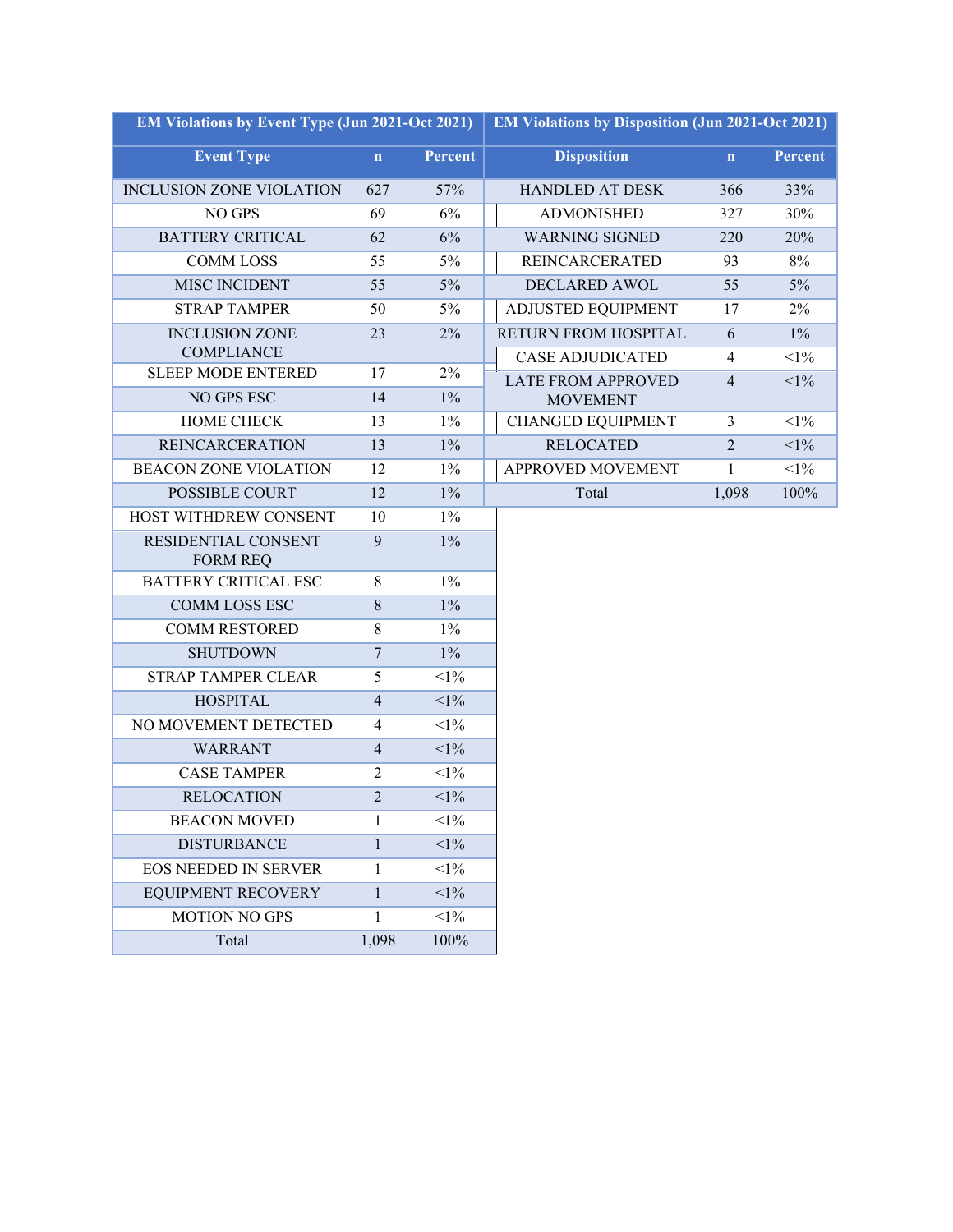| <b>Disposition Field</b>                     | <b>Definition</b>                                                                                                                                                                                                                                                                                                                        |
|----------------------------------------------|------------------------------------------------------------------------------------------------------------------------------------------------------------------------------------------------------------------------------------------------------------------------------------------------------------------------------------------|
| Adjusted Equipment                           | The GPS device was adjusted. Examples include<br>changing the band for an improved fit or switching<br>the device to the participant's other leg.                                                                                                                                                                                        |
| Admonished                                   | The participant was reminded of the rules and<br>regulations of the program but was not issued a<br>warning or violation.                                                                                                                                                                                                                |
| Changed Equipment                            | The GPS device was replaced/changed. Examples<br>include switching participants from RF to GPS<br>equipment and replacing GPS devices with<br>reoccurring battery failures.                                                                                                                                                              |
| Declared AWOL                                | The participant was declared "Absent Without Leave"<br>after multiple attempts had been made to locate the<br>participant. A participant may abscond custody by<br>cutting off the device or allowing its battery to die.                                                                                                                |
| Handled at Desk                              | The participant generated an alert/violation, the alert<br>was reviewed by EM personnel from the office and<br>the incident was addressed. Examples include issuing<br>the participant a verbal warning via phone or<br>determining that the alert was generated while the<br>participant was on their way to/from approved<br>movement. |
| Reincarcerated                               | The participant was returned to the Cook County<br>Department of Corrections.                                                                                                                                                                                                                                                            |
| Relocated                                    | The participant requested and was approved to move<br>to a new host site.                                                                                                                                                                                                                                                                |
| Return From Hospital                         | The participant was released from the hospital and<br>returned to their host site.                                                                                                                                                                                                                                                       |
| Returned Home Late from Approved<br>Movement | The participant had an approved movement (work,<br>school, medical, etc.) and returned to their host<br>late/after the approved hours of their schedule.                                                                                                                                                                                 |
| Warning Signed                               | Investigators reported to the participant's host site,<br>and the participant signed a written warning for<br>violating the rules and regulations of the program and<br>was advised that future violations may result in their<br>return to the Cook County Department of Corrections.                                                   |

## **III. Request ID #1427-03**

Commissioner Anaya asked for an update on how food purchases are captured under the Good Food Purchasing Program.

#### **Response:**

The Cook County Sheriff's Office has been working closely with the Good Food Purchasing Program Committee on reaching GFPP's goals. Our current food service vendor, CBM Premier Management LLC, is close to having their baseline spend assessment completed. The GFPP Committee members have helped us implement GFPP language and goals into the new food service RFP. We expect to award this solicitation in the next fiscal year.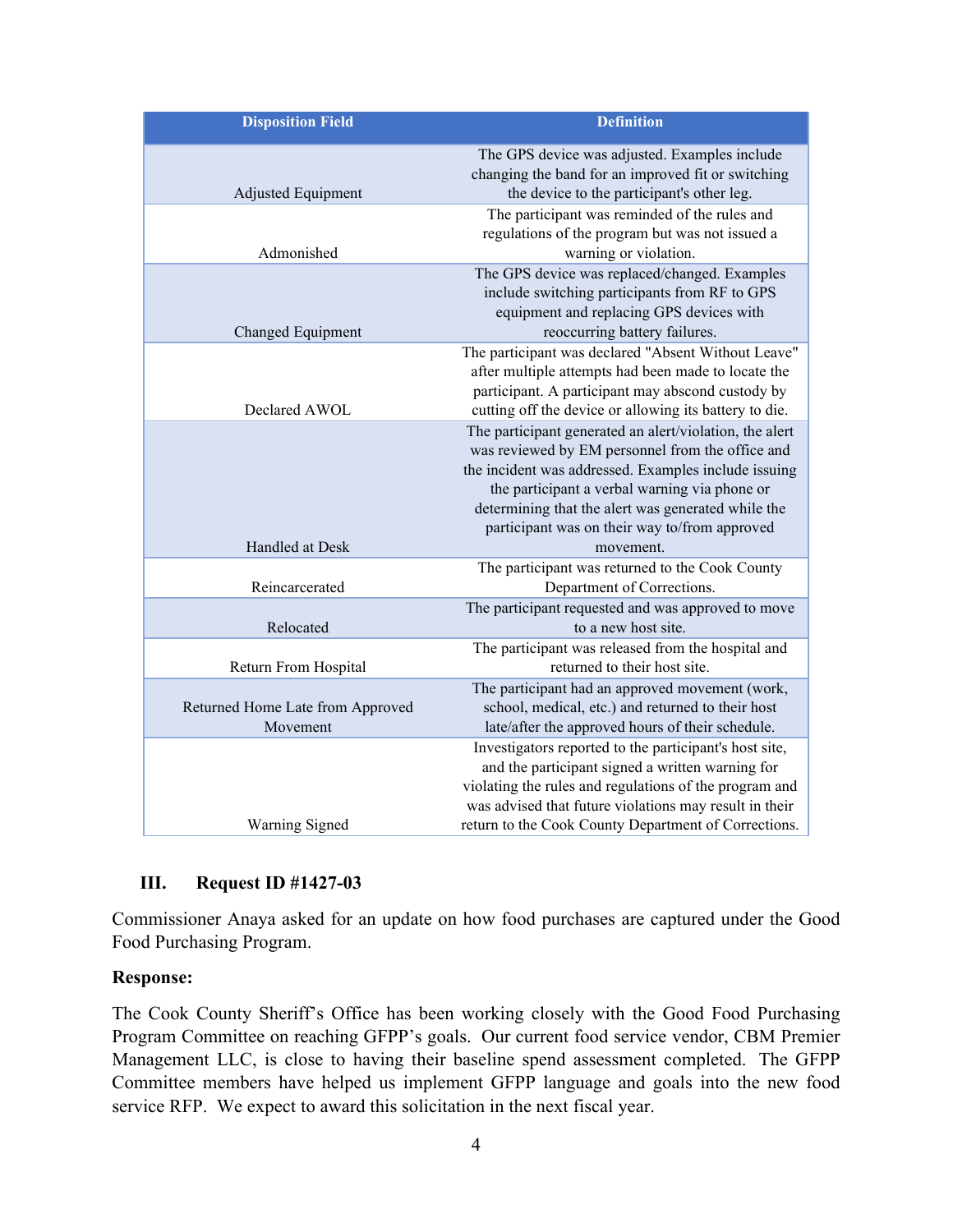| Office                                                                                           | Fund                                       | Position                             | Job Code                                                                               | <b>Funding Status</b>  | Job Function - indicate what the position will Justification - please indicate why your<br>do within the operation | office needs the position.   | Revenue Source - if the position is marked as<br>"temporary" in column E, please indicate how this will be<br>funded once the funding is gone. |
|--------------------------------------------------------------------------------------------------|--------------------------------------------|--------------------------------------|----------------------------------------------------------------------------------------|------------------------|--------------------------------------------------------------------------------------------------------------------|------------------------------|------------------------------------------------------------------------------------------------------------------------------------------------|
| 1210-Office of the Sheriff (Office)                                                              | 11100-Public Safety                        |                                      | New Position 900 9160-Chief of Strategic Operations                                    | Permanent              | Not new, title change                                                                                              | Not new, title change        |                                                                                                                                                |
| 1214-Sheriff's Administration And Human Resources (Office)                                       | 11100-Public Safety                        | New Position 451                     | 9174-Grant Specialist                                                                  | Permanent              | Not new, title change                                                                                              | Not new, title change        | <b>NA</b>                                                                                                                                      |
| 1217-Sheriff's Information Technology (Office)                                                   | 11100-Public Safety                        | New Position 832                     | 7924-Info Security Investigator - Sheriff                                              | Permanent              | See attached                                                                                                       | See attached                 | <b>NA</b>                                                                                                                                      |
| 1217-Sheriff's Information Technology (Office)                                                   | 11100-Public Safety                        | New Position 833                     | 7924-Info Security Investigator - Sheriff                                              | Permanent              | See attached                                                                                                       | See attached                 | <b>NA</b>                                                                                                                                      |
| 1217-Sheriff's Information Technology (Office)<br>1217-Sheriff's Information Technology (Office) | 11100-Public Safety<br>11100-Public Safety | New Position 834<br>New Position 835 | 7924-Info Security Investigator - Sheriff<br>7924-Info Security Investigator - Sheriff | Permanent<br>Permanent | See attached<br>See attached                                                                                       | See attached<br>See attached | <b>NA</b><br><b>NA</b>                                                                                                                         |
| 1217-Sheriff's Information Technology (Office                                                    | 11100-Public Safety                        | New Position 836                     | 7924-Info Security Investigator - Sheriff                                              | Permanent              | See attached                                                                                                       | See attached                 | <b>NA</b>                                                                                                                                      |
| 1217-Sheriff's Information Technology (Office)                                                   | 11100-Public Safety                        | New Position 837                     | 7924-Info Security Investigator - Sheriff                                              | Permanent              | See attached                                                                                                       | See attached                 | <b>NA</b>                                                                                                                                      |
| 1217-Sheriff's Information Technology (Office)                                                   | 11100-Public Safety                        | New Position 838                     | 7924-Info Security Investigator - Sheriff                                              | Permanent              | See attached                                                                                                       | See attached                 | <b>NA</b>                                                                                                                                      |
| 1217-Sheriff's Information Technology (Office                                                    | 11100-Public Safety                        | New Position 839                     | 7924-Info Security Investigator - Sheriff                                              | Permanent              | See attached                                                                                                       | See attached                 | <b>NA</b>                                                                                                                                      |
| 1217-Sheriff's Information Technology (Office)                                                   | 11100-Public Safety                        | New Position 840                     | 7924-Info Security Investigator - Sheriff                                              | Permanent              | See attached                                                                                                       | See attached                 | <b>NA</b>                                                                                                                                      |
| 1217-Sheriff's Information Technology (Office)                                                   | 11100-Public Safety                        | New Position 841                     | 7924-Info Security Investigator - Sheriff                                              | Permanent              | See attached                                                                                                       | See attached                 | <b>NA</b>                                                                                                                                      |
| 1217-Sheriff's Information Technology (Office)                                                   | 11100-Public Safety                        | New Position 902                     | 9162-Deputy Director of Case Review                                                    | Permanent              | Not new, title change                                                                                              | Not new, title change        | <b>NA</b>                                                                                                                                      |
| 1217-Sheriff's Information Technology (Office)                                                   | 11100-Public Safety                        | New Position 903                     | 9164-Deputy Director of Network Communications                                         | Permanent              | Not new, title change                                                                                              | Not new, title change        | <b>NA</b>                                                                                                                                      |
| 1230-Court Services Division (Office)                                                            | 11100-Public Safety                        | New Position 648                     | 1333-Denuty Sheriff II                                                                 | Permanent              | See attached                                                                                                       | See attached                 | <b>NA</b>                                                                                                                                      |
| 1230-Court Services Division (Office)                                                            | 11100-Public Safety                        | New Position 650                     | 1333-Deputy Sheriff II                                                                 | Permanent              | See attached                                                                                                       | See attached                 | <b>NA</b>                                                                                                                                      |
| 1230-Court Services Division (Office)                                                            | 11100-Public Safety                        | New Position 652                     | 1333-Denuty Sheriff II                                                                 | Permanent              | See attached                                                                                                       | See attached                 | <b>NA</b>                                                                                                                                      |
| 1230-Court Services Division (Office)                                                            | 11100-Public Safety                        | New Position 653                     | 1333-Deputy Sheriff II                                                                 | Permanent              | See attached                                                                                                       | See attached                 | NA                                                                                                                                             |
| 1230-Court Services Division (Office)                                                            | 11100-Public Safety                        | New Position 654                     | 1333-Deputy Sheriff II                                                                 | Permanent              | See attached                                                                                                       | See attached                 | <b>NA</b>                                                                                                                                      |
| 1230-Court Services Division (Office)                                                            | 11100-Public Safety                        | New Position 655                     | 1333-Deputy Sheriff II                                                                 | Permanent              | See attached                                                                                                       | See attached                 | <b>NA</b>                                                                                                                                      |
| 1230-Court Services Division (Office)                                                            | 11100-Public Safety                        | New Position 657                     | 1333-Deputy Sheriff II                                                                 | Permanent              | See attached                                                                                                       | See attached                 | <b>NA</b>                                                                                                                                      |
| 1230-Court Services Division (Office)                                                            | 11100-Public Safety                        | New Position 658                     | 1333-Deputy Sheriff II                                                                 | Permanent              | See attached                                                                                                       | See attached                 | <b>NA</b>                                                                                                                                      |
| 1230-Court Services Division (Office)                                                            | 11100-Public Safety                        | New Position 659                     | 1333-Deputy Sheriff II                                                                 | Permanent              | See attached                                                                                                       | See attached                 | <b>NA</b>                                                                                                                                      |
| 1230-Court Services Division (Office)                                                            | 11100-Public Safety                        | New Position 660                     | 1333-Denuty Sheriff II                                                                 | Permanent              | See attached                                                                                                       | See attached                 | <b>NA</b>                                                                                                                                      |
| 1230-Court Services Division (Office)                                                            | 11100-Public Safety                        | New Position 661                     | 1333-Deputy Sheriff II                                                                 | Permanent              | See attached                                                                                                       | See attached                 | <b>NA</b>                                                                                                                                      |
| 1230-Court Services Division (Office)<br>1230-Court Services Division (Office)                   | 11100-Public Safety<br>11100-Public Safety | New Position 664                     | New Position 663 1333-Deputy Sheriff II<br>1333-Deputy Sheriff II                      | Permanent<br>Permanent | See attached<br>See attached                                                                                       | See attached<br>See attached | <b>NA</b><br><b>NA</b>                                                                                                                         |
| 1230-Court Services Division (Office)                                                            | 11100-Public Safety                        | New Position 665                     | 1333-Deputy Sheriff II                                                                 | Permanent              | See attached                                                                                                       | See attached                 | <b>NA</b>                                                                                                                                      |
| 1230-Court Services Division (Office)                                                            | 11100-Public Safety                        | New Position 667                     | 1333-Deputy Sheriff II                                                                 | Permanent              | See attached                                                                                                       | See attached                 | <b>NA</b>                                                                                                                                      |
| 1230-Court Services Division (Office)                                                            | 11100-Public Safety                        | New Position 668                     | 1333-Deputy Sheriff II                                                                 | Permanent              | See attached                                                                                                       | See attached                 | <b>NA</b>                                                                                                                                      |
| 1230-Court Services Division (Office)                                                            | 11100-Public Safety                        | New Position 669                     | 1333-Deputy Sheriff II                                                                 | Permanent              | See attached                                                                                                       | See attached                 | <b>NA</b>                                                                                                                                      |
| 1230-Court Services Division (Office)                                                            | 11100-Public Safety                        | New Position 670                     | 1333-Deputy Sheriff II                                                                 | Permanent              | See attached                                                                                                       | See attached                 | <b>NA</b>                                                                                                                                      |
| 1230-Court Services Division (Office)                                                            | 11100-Public Safety                        |                                      | New Position 671 1333-Deputy Sheriff II                                                | Permanent              | See attached                                                                                                       | See attached                 | <b>NA</b>                                                                                                                                      |
| 1230-Court Services Division (Office)                                                            | 11100-Public Safety                        | New Position 672                     | 1333-Deputy Sheriff II                                                                 | Permanent              | See attached                                                                                                       | See attached                 | <b>NA</b>                                                                                                                                      |
| 1230-Court Services Division (Office)                                                            | 11100-Public Safety                        | New Position 673                     | 1333-Deputy Sheriff II                                                                 | Permanent              | See attached                                                                                                       | See attached                 | <b>NA</b>                                                                                                                                      |
| 1230-Court Services Division (Office)                                                            | 11100-Public Safety                        | New Position 674                     | 1333-Deputy Sheriff II                                                                 | Permanent              | See attached                                                                                                       | See attached                 | <b>NA</b>                                                                                                                                      |
| 1230-Court Services Division (Office)                                                            | 11100-Public Safety                        |                                      | New Position 675 1333-Deputy Sheriff II                                                | Permanent              | See attached                                                                                                       | See attached                 | <b>NA</b>                                                                                                                                      |
| 1230-Court Services Division (Office)                                                            | 11100-Public Safety                        | New Position 676                     | 1333-Deputy Sheriff II                                                                 | Permanent              | See attached                                                                                                       | See attached                 | <b>NA</b>                                                                                                                                      |
| 1230-Court Services Division (Office)                                                            | 11100-Public Safety                        | New Position 677                     | 1333-Deputy Sheriff II                                                                 | Permanent              | See attached                                                                                                       | See attached                 | <b>NA</b>                                                                                                                                      |
| 1230-Court Services Division (Office)                                                            | 11100-Public Safety                        | New Position 678                     | 1333-Deputy Sheriff II                                                                 | Permanent              | See attached                                                                                                       | See attached                 | <b>NA</b>                                                                                                                                      |
| 1230-Court Services Division (Office)                                                            | 11100-Public Safety                        | New Position 679                     | 1333-Deputy Sheriff II                                                                 | Permanent              | See attached                                                                                                       | See attached                 | NA                                                                                                                                             |
| 1230-Court Services Division (Office)                                                            | 11100-Public Safety                        | New Position 680                     | 1333-Deputy Sheriff II                                                                 | Permanent              | See attached                                                                                                       | See attached                 | <b>NA</b>                                                                                                                                      |
| 1230-Court Services Division (Office)                                                            | 11100-Public Safety                        | New Position 681                     | 1333-Deputy Sheriff II                                                                 | Permanent              | See attached                                                                                                       | See attached                 | NA                                                                                                                                             |
| 1230-Court Services Division (Office)                                                            | 11100-Public Safety                        | New Position 682                     | 1333-Denuty Sheriff II                                                                 | Permanent              | See attached                                                                                                       | See attached                 | <b>NA</b>                                                                                                                                      |
| 1230-Court Services Division (Office)                                                            | 11100-Public Safety                        | New Position 683                     | 1333-Deputy Sheriff II                                                                 | Permanent              | See attached                                                                                                       | See attached                 | <b>NA</b>                                                                                                                                      |
| 1230-Court Services Division (Office)                                                            | 11100-Public Safety<br>11100-Public Safety | New Position 684                     | 1333-Deputy Sheriff II<br>1333-Deputy Sheriff II                                       | Permanent              | See attached                                                                                                       | See attached                 | <b>NA</b><br><b>NA</b>                                                                                                                         |
| 1230-Court Services Division (Office)<br>1230-Court Services Division (Office)                   | 11100-Public Safety                        | New Position 685<br>New Position 686 | 1333-Deputy Sheriff II                                                                 | Permanent<br>Permanent | See attached<br>See attached                                                                                       | See attached<br>See attached | <b>NA</b>                                                                                                                                      |
| 1230-Court Services Division (Office)                                                            | 11100-Public Safety                        | New Position 688                     | 1333-Deputy Sheriff II                                                                 | Permanent              | See attached                                                                                                       | See attached                 | <b>NA</b>                                                                                                                                      |
| 1230-Court Services Division (Office)                                                            | 11100-Public Safety                        | New Position 689                     | 1333-Deputy Sheriff II                                                                 | Permanent              | See attached                                                                                                       | See attached                 | <b>NA</b>                                                                                                                                      |
| 1230-Court Services Division (Office)                                                            | 11100-Public Safety                        | New Position 690                     | 1333-Deputy Sheriff II                                                                 | Permanent              | See attached                                                                                                       | See attached                 | <b>NA</b>                                                                                                                                      |
| 1230-Court Services Division (Office)                                                            | 11100-Public Safety                        | New Position 691                     | 1333-Deputy Sheriff II                                                                 | Permanent              | See attached                                                                                                       | See attached                 | <b>NA</b>                                                                                                                                      |
| 1230-Court Services Division (Office)                                                            | 11100-Public Safety                        | New Position 693                     | 1333-Denuty Sheriff II                                                                 | Permanent              | See attached                                                                                                       | See attached                 | <b>NA</b>                                                                                                                                      |
| 1230-Court Services Division (Office)                                                            | 11100-Public Safety                        | New Position 694                     | 1333-Deputy Sheriff II                                                                 | Permanent              | See attached                                                                                                       | See attached                 | NA                                                                                                                                             |
| 1230-Court Services Division (Office)                                                            | 11100-Public Safety                        |                                      | New Position 695 1333-Deputy Sheriff II                                                | Permanent              | See attached                                                                                                       | See attached                 | <b>NA</b>                                                                                                                                      |
| 1230-Court Services Division (Office)                                                            | 11100-Public Safety                        | New Position 696                     | 1333-Deputy Sheriff II                                                                 | Permanent              | See attached                                                                                                       | See attached                 | <b>NA</b>                                                                                                                                      |
| 1230-Court Services Division (Office)                                                            | 11100-Public Safety                        | New Position 697                     | 1333-Deputy Sheriff II                                                                 | Permanent              | See attached                                                                                                       | See attached                 | <b>NA</b>                                                                                                                                      |
| 1230-Court Services Division (Office)                                                            | 11100-Public Safety                        | New Position 698                     | 1333-Deputy Sheriff II                                                                 | Permanent              | See attached                                                                                                       | See attached                 | <b>NA</b>                                                                                                                                      |
| 1230-Court Services Division (Office)                                                            | 11100-Public Safety                        | New Position 699                     | 1333-Deputy Sheriff II                                                                 | Permanent              | See attached                                                                                                       | See attached                 | <b>NA</b>                                                                                                                                      |
| 1230-Court Services Division (Office)                                                            | 11100-Public Safety                        | New Position 700                     | 1333-Deputy Sheriff II                                                                 | Permanent              | See attached                                                                                                       | See attached                 | <b>NA</b>                                                                                                                                      |
| 1230-Court Services Division (Office)                                                            | 11100-Public Safety                        | New Position 701                     | 1333-Deputy Sheriff II                                                                 | Permanent              | See attached                                                                                                       | See attached                 | <b>NA</b>                                                                                                                                      |
| 1230-Court Services Division (Office)                                                            | 11100-Public Safety                        | New Position 703                     | 1333-Deputy Sheriff II                                                                 | Permanent              | See attached                                                                                                       | See attached                 | <b>NA</b>                                                                                                                                      |
| 1230-Court Services Division (Office)                                                            | 11100-Public Safety                        | New Position 704                     | 1333-Deputy Sheriff II                                                                 | Permanent              | See attached                                                                                                       | See attached                 | <b>NA</b>                                                                                                                                      |
| 1230-Court Services Division (Office)                                                            | 11100-Public Safety                        | New Position 705                     | 1333-Deputy Sheriff II                                                                 | Permanent              | See attached                                                                                                       | See attached                 | <b>NA</b><br><b>NA</b>                                                                                                                         |
| 1231-Police Department (Office)<br>1231-Police Department (Office)                               | 11100-Public Safety<br>11100-Public Safety | New Position 749<br>New Position 755 | 1328-County Police Officer<br>1328-County Police Officer                               | Permanent<br>Permanent | See attached<br>See attached                                                                                       | See attached<br>See attached | <b>NA</b>                                                                                                                                      |
| 1231-Police Department (Office)                                                                  | 11100-Public Safety                        | New Position 757                     | 1328-County Police Officer                                                             | Permanent              | See attached                                                                                                       | See attached                 | <b>NA</b>                                                                                                                                      |
| 1231-Police Department (Office)                                                                  | 11100-Public Safety                        | New Position 760                     | 1328-County Police Officer                                                             | Permanent              | See attached                                                                                                       | See attached                 | <b>NA</b>                                                                                                                                      |
| 1231-Police Department (Office)                                                                  | 11100-Public Safety                        | New Position 762                     | 1328-County Police Officer                                                             | Permanent              | See attached                                                                                                       | See attached                 | <b>NA</b>                                                                                                                                      |
| 1231-Police Department (Office)                                                                  | 11100-Public Safety                        | New Position 764                     | 1328-County Police Officer                                                             | Permanent              | See attached                                                                                                       | See attached                 | NA                                                                                                                                             |
| 1231-Police Department (Office)                                                                  | 11100-Public Safety                        | New Position 766                     | 1328-County Police Officer                                                             | Permanent              | See attached                                                                                                       | See attached                 | <b>NA</b>                                                                                                                                      |
| 1231-Police Department (Office)                                                                  | 11100-Public Safety                        | New Position 769                     | 1328-County Police Officer                                                             | Permanent              | See attached                                                                                                       | See attached                 | NA                                                                                                                                             |
| 1231-Police Department (Office)                                                                  | 11100-Public Safety                        | New Position 771                     | 1328-County Police Officer                                                             | Permanent              | See attached                                                                                                       | See attached                 | <b>NA</b>                                                                                                                                      |
| 1231-Police Department (Office)                                                                  | 11100-Public Safety                        | New Position 773                     | 1328-County Police Officer                                                             | Permanent              | See attached                                                                                                       | See attached                 | <b>NA</b>                                                                                                                                      |
| 1231-Police Department (Office)                                                                  | 11100-Public Safety                        | New Position 775                     | 1328-County Police Officer                                                             | Permanent              | See attached                                                                                                       | See attached                 | <b>NA</b>                                                                                                                                      |
| 1231-Police Department (Office)                                                                  | 11100-Public Safety                        | New Position 777                     | 1328-County Police Officer                                                             | Permanent              | See attached                                                                                                       | See attached                 | <b>NA</b>                                                                                                                                      |
| 1231-Police Department (Office)                                                                  | 11100-Public Safety                        | New Position 780                     | 1328-County Police Officer                                                             | Permanent              | See attached                                                                                                       | See attached                 | <b>NA</b>                                                                                                                                      |
| 1231-Police Department (Office)                                                                  | 11100-Public Safety                        | New Position 782                     | 1328-County Police Officer                                                             | Permanent              | See attached                                                                                                       | See attached                 | <b>NA</b>                                                                                                                                      |
| 1231-Police Department (Office)                                                                  | 11100-Public Safety                        | New Position 783                     | 1328-County Police Officer                                                             | Permanent              | See attached                                                                                                       | See attached                 | <b>NA</b>                                                                                                                                      |
| 1231-Police Department (Office)                                                                  | 11100-Public Safety                        | New Position 785                     | 1328-County Police Officer                                                             | Permanent              | See attached                                                                                                       | See attached                 | <b>NA</b>                                                                                                                                      |
| 1231-Police Department (Office)                                                                  | 11100-Public Safety                        | New Position 787                     | 1328-County Police Officer                                                             | Permanent              | See attached                                                                                                       | See attached                 | <b>NA</b>                                                                                                                                      |
| 1231-Police Department (Office)                                                                  | 11100-Public Safety                        | New Position 789                     | 1328-County Police Officer                                                             | Permanent              | See attached                                                                                                       | See attached                 | <b>NA</b>                                                                                                                                      |
| 1231-Police Department (Office)                                                                  | 11100-Public Safety                        |                                      | New Position 791 1328-County Police Officer                                            | Permanent              | See attached                                                                                                       | See attached                 | <b>NA</b>                                                                                                                                      |
| 1231-Police Department (Office)                                                                  | 11100-Public Safety                        |                                      | New Position 793 1328-County Police Officer                                            | Permanent              | See attached                                                                                                       | See attached                 | <b>NA</b>                                                                                                                                      |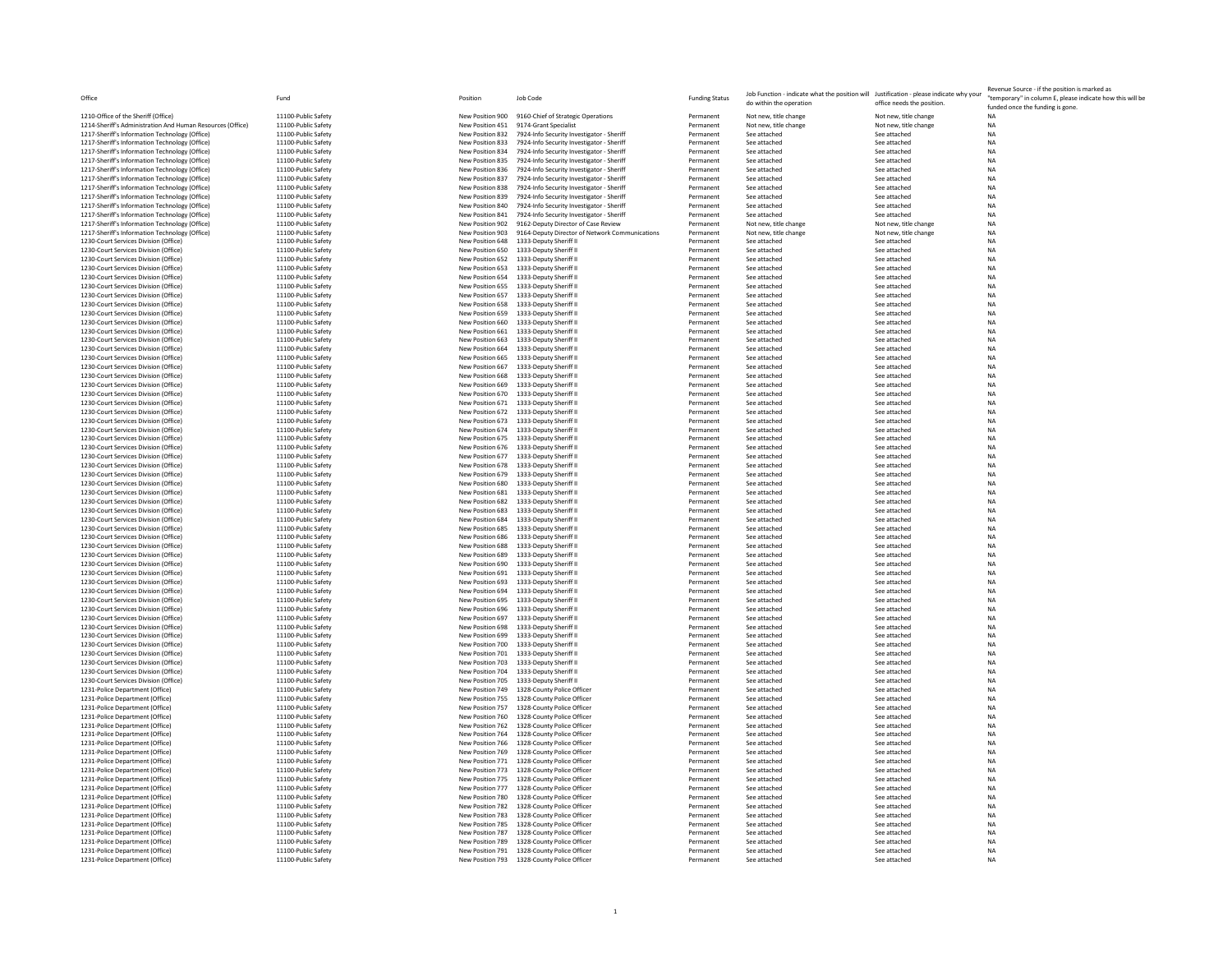| 1231-Police Department (Office)                                                                  |
|--------------------------------------------------------------------------------------------------|
| 1231-Police Department (Office)                                                                  |
| 1231-Police Department (Office)                                                                  |
| 1231-Police Department (Office)                                                                  |
| 1231-Police Department (Office)                                                                  |
| 1232-Community Corrections Department (Office)                                                   |
| 1232-Community Corrections Department (Office)                                                   |
| 1232-Community Corrections Department (Office)                                                   |
| 1232-Community Corrections Department (Office)                                                   |
| 1232-Community Corrections Department (Office)                                                   |
| 1232-Community Corrections Department (Office)                                                   |
| 1232-Community Corrections Department (Office)                                                   |
| 1232-Community Corrections Department (Office)                                                   |
| 1232-Community Corrections Department (Office)                                                   |
| 1232-Community Corrections Department (Office)                                                   |
| 1232-Community Corrections Department (Office)                                                   |
| 1232-Community Corrections Department (Office)                                                   |
| 1232-Community Corrections Department (Office)                                                   |
| 1232-Community Corrections Department (Office)                                                   |
| 1232-Community Corrections Department (Office)                                                   |
| 1232-Community Corrections Department (Office)<br>1232-Community Corrections Department (Office) |
|                                                                                                  |
| 1232-Community Corrections Department (Office)                                                   |
| 1232-Community Corrections Department (Office)                                                   |
| 1232-Community Corrections Department (Office)                                                   |
| 1232-Community Corrections Department (Office)                                                   |
| 1232-Community Corrections Department (Office)                                                   |
| 1232-Community Corrections Department (Office)                                                   |
| 1232-Community Corrections Department (Office)                                                   |
| 1232-Community Corrections Department (Office)                                                   |
| 1232-Community Corrections Department (Office)                                                   |
| 1232-Community Corrections Department (Office)                                                   |
| 1232-Community Corrections Department (Office)                                                   |
| 1232-Community Corrections Department (Office)                                                   |
| 1232-Community Corrections Department (Office)                                                   |
| 1232-Community Corrections Department (Office)                                                   |
| 1232-Community Corrections Department (Office)                                                   |
| 1232-Community Corrections Department (Office)                                                   |
| 1232-Community Corrections Department (Office)                                                   |
| 1232-Community Corrections Department (Office)                                                   |
| 1232-Community Corrections Department (Office)                                                   |
| 1232-Community Corrections Department (Office)                                                   |
| 1232-Community Corrections Department (Office)                                                   |
| 1232-Community Corrections Department (Office)                                                   |
| 1232-Community Corrections Department (Office)                                                   |
| 1232-Community Corrections Department (Office)                                                   |
|                                                                                                  |
| 1232-Community Corrections Department (Office)                                                   |
| 1232-Community Corrections Department (Office)                                                   |
| 1232-Community Corrections Department (Office)                                                   |
| 1232-Community Corrections Department (Office)                                                   |
| 1232-Community Corrections Department (Office)                                                   |
| 1232-Community Corrections Department (Office)                                                   |
| 1232-Community Corrections Department (Office)                                                   |
| 1232-Community Corrections Department (Office)                                                   |
| 1232-Community Corrections Department (Office)                                                   |
| 1232-Community Corrections Department (Office)                                                   |
| 1239-Department of Corrections (Office)                                                          |
| 1239-Department of Corrections (Office)                                                          |
| 1239-Department of Corrections (Office)                                                          |
| 1239-Department of Corrections (Office)                                                          |
| 1239-Department of Corrections (Office)                                                          |
| 1239-Department of Corrections (Office)                                                          |
| 1239-Department of Corrections (Office)                                                          |
| 1239-Department of Corrections (Office)                                                          |
| 1239-Department of Corrections (Office)                                                          |
| 1239-Department of Corrections (Office)                                                          |
| 1239-Department of Corrections (Office)                                                          |
| 1239-Department of Corrections (Office)                                                          |
| 1239-Department of Corrections (Office)                                                          |
| 1239-Department of Corrections (Office)                                                          |
| 1239-Department of Corrections (Office)                                                          |
| 1239-Department of Corrections (Office)                                                          |
| 1239-Department of Corrections (Office)                                                          |
| 1239-Department of Corrections (Office)                                                          |
| 1239-Department of Corrections (Office)                                                          |
| 1239-Department of Corrections (Office)                                                          |
| 1239-Department of Corrections (Office)                                                          |
| 1239-Department of Corrections (Office)                                                          |
| 1239-Department of Corrections (Office)                                                          |
| 1239-Department of Corrections (Office)                                                          |
| 1239-Department of Corrections (Office)                                                          |
| 1239-Department of Corrections (Office)                                                          |
| 1239-Department of Corrections (Office)<br>1239-Department of Corrections (Office)               |

| 11100-Public Safety                                |
|----------------------------------------------------|
| 11100-Public Safety                                |
| 11100<br>Public Safe                               |
| Public Safet<br>11100                              |
| 11100<br>Public Safety                             |
| $\mathbf{1}$<br>1100-Public<br>ıfet                |
| 11100-R<br>ublic Safet                             |
| 11100-Public 9<br>afety                            |
| 11100-Public Safety                                |
| 11100-Public 9<br>afet                             |
| 11100-Public Safet                                 |
| 11100-Public 9<br>afety                            |
| 11100-Public Safety                                |
| 11100-Public Safety                                |
| 11100-Public Safety                                |
| 11100-Public 9<br>afety                            |
| 11100-Public Safety                                |
| 11100-Public 9<br>afety                            |
| 11100-P<br>ublic Safety                            |
| 11100-Public Safety                                |
| 11100-Public Safety                                |
| 11100-Public Safety                                |
| 11100-P<br>ublic Safety                            |
| 11100-Public Safety                                |
| 11100-Public S<br>afety                            |
| 11100-Public Safety<br>11100-Public Safety         |
|                                                    |
| 11100-Public Safety                                |
| 11100-Public Safety                                |
| 11100-Public Safety                                |
| 11100-Public<br>S<br>afety                         |
| 11100-Public Safety                                |
| 11100-Public Safety                                |
| 11100-Public Safety                                |
| 11100-Public 9<br>afety                            |
| 11100-Public Safety                                |
| 11100-Public Safety                                |
| 11100-Public Safety                                |
| 11100-Public S<br>afety                            |
| 11100-Public Safety                                |
| 11100-Public Safety                                |
| 11100-Public S<br>afet                             |
| 11100-Public Safety                                |
| 11100-Public S<br>afety<br>11100-F<br>ublic Safety |
| 11100-Public Safety                                |
|                                                    |
| 11100-Public Safety<br>11100-Public<br>afety<br>S  |
| 11100-Public Safety                                |
| 11100-Public 9<br>afety                            |
| 11100-Public Safety                                |
| 11100-Public S<br>afety                            |
| 11100-Public Safety                                |
| 11100-Public 9<br>afety                            |
| 11100-Public Safety                                |
| 11100-Public S<br>afet                             |
| 11100-Public Safety                                |
| 11100-Public Safety                                |
| 11100-Public Safety                                |
| 11100-Public Safety                                |
| 11100-Public Safety                                |
| 11100-Public Safety                                |
| 11100-Public Safety                                |
| 11100-Public Safety                                |
| 11100-Public S<br>afet                             |
| 11100-R<br>ublic Safety                            |
| 11100-Public S<br>afety                            |
| 11100-Public Safety                                |
| 11100-Public Safety                                |
| 11100-Public Safety                                |
| 11100-Public S<br>afety                            |
| 11100-Public Safety                                |
| 11100-P<br>ublic<br>S<br>afety                     |
| 11100-Public Safety                                |
| 11100-Public Safety                                |
| 11100-Public Safety                                |
| 11100-Public 9<br>afety                            |
| 11100-P<br>ublic Safety                            |
| 11100-Public Safety                                |
| 11100-Public 9<br>afet                             |
| 11100-Public S<br>afet                             |
| 11100-Public Safety                                |
| 11100-Public Safety                                |
| 11100<br>-Public<br>afe                            |

| Office                                                                             | Fund                                       | Position                             | Job Code                                                           | <b>Funding Status</b>  | Job Function - indicate what the position will Justification - please indicate why your<br>do within the operation | office needs the position.   | Revenue Source - if the position is marked as<br>"temporary" in column E, please indicate how this will be<br>funded once the funding is gone. |
|------------------------------------------------------------------------------------|--------------------------------------------|--------------------------------------|--------------------------------------------------------------------|------------------------|--------------------------------------------------------------------------------------------------------------------|------------------------------|------------------------------------------------------------------------------------------------------------------------------------------------|
| 1231-Police Department (Office)                                                    | 11100-Public Safety                        |                                      | New Position 795 1328-County Police Officer                        | Permanent              | See attached                                                                                                       | See attached                 | <b>NA</b>                                                                                                                                      |
| 1231-Police Department (Office)                                                    | 11100-Public Safety                        | New Position 798                     | 1328-County Police Officer                                         | Permanent              | See attached                                                                                                       | See attached                 | <b>NA</b>                                                                                                                                      |
| 1231-Police Department (Office)                                                    | 11100-Public Safety                        | New Position 801                     | 1328-County Police Officer                                         | Permanent              | See attached                                                                                                       | See attached                 | <b>NA</b>                                                                                                                                      |
| 1231-Police Department (Office)                                                    | 11100-Public Safety                        | New Position 803                     | 1328-County Police Officer                                         | Permanent              | See attached                                                                                                       | See attached                 | <b>NA</b>                                                                                                                                      |
| 1231-Police Department (Office)                                                    | 11100-Public Safety                        | New Position 805                     | 1328-County Police Officer                                         | Permanent              | See attached                                                                                                       | See attached                 | <b>NA</b>                                                                                                                                      |
| 1232-Community Corrections Department (Office)                                     | 11100-Public Safety                        | New Position 645                     | 0671-Investigator II Inten Supv                                    | Permanent              | See attached                                                                                                       | See attached                 | <b>NA</b>                                                                                                                                      |
| 1232-Community Corrections Department (Office)                                     | 11100-Public Safety                        | New Position 646                     | 0671-Investigator II Inten Supv                                    | Permanent              | See attached                                                                                                       | See attached                 | <b>NA</b>                                                                                                                                      |
| 1232-Community Corrections Department (Office)                                     | 11100-Public Safety                        | New Position 709                     | 0671-Investigator II Inten Supv                                    | Permanent              | See attached                                                                                                       | See attached                 | <b>NA</b>                                                                                                                                      |
| 1232-Community Corrections Department (Office)                                     | 11100-Public Safety                        | New Position 744                     | 0671-Investigator II Inten Supv                                    | Permanent              | See attached                                                                                                       | See attached                 | <b>NA</b>                                                                                                                                      |
| 1232-Community Corrections Department (Office)                                     | 11100-Public Safety                        | New Position 746                     | 0671-Investigator II Inten Supy                                    | Permanent              | See attached                                                                                                       | See attached                 | <b>NA</b>                                                                                                                                      |
| 1232-Community Corrections Department (Office)                                     | 11100-Public Safety                        | New Position 747                     | 0671-Investigator II Inten Supv                                    | Permanent              | See attached                                                                                                       | See attached                 | <b>NA</b>                                                                                                                                      |
| 1232-Community Corrections Department (Office)                                     | 11100-Public Safety                        | New Position 748                     | 0671-Investigator II Inten Supv                                    | Permanent              | See attached                                                                                                       | See attached                 | <b>NA</b>                                                                                                                                      |
| 1232-Community Corrections Department (Office)                                     | 11100-Public Safety                        | New Position 750                     | 0671-Investigator II Inten Supv                                    | Permanent              | See attached                                                                                                       | See attached                 | NA                                                                                                                                             |
| 1232-Community Corrections Department (Office)                                     | 11100-Public Safety                        | New Position 751                     | 0671-Investigator II Inten Supv                                    | Permanent              | See attached                                                                                                       | See attached                 | <b>NA</b>                                                                                                                                      |
| 1232-Community Corrections Department (Office)                                     | 11100-Public Safety                        | New Position 752                     | 0671-Investigator II Inten Supv                                    | Permanent              | See attached                                                                                                       | See attached                 | <b>NA</b>                                                                                                                                      |
| 1232-Community Corrections Department (Office)                                     | 11100-Public Safety                        | New Position 754                     | 0671-Investigator II Inten Supv                                    | Permanent              | See attached                                                                                                       | See attached                 | <b>NA</b>                                                                                                                                      |
| 1232-Community Corrections Department (Office)                                     | 11100-Public Safety                        | New Position 756                     | 0671-Investigator II Inten Supv                                    | Permanent              | See attached                                                                                                       | See attached                 | <b>NA</b>                                                                                                                                      |
| 1232-Community Corrections Department (Office)                                     | 11100-Public Safety                        | New Position 758                     | 0671-Investigator II Inten Supv                                    | Permanent              | See attached                                                                                                       | See attached                 | <b>NA</b>                                                                                                                                      |
| 1232-Community Corrections Department (Office)                                     | 11100-Public Safety                        | New Position 759                     | 0671-Investigator II Inten Suny                                    | Permanent              | See attached                                                                                                       | See attached                 | <b>NA</b>                                                                                                                                      |
| 1232-Community Corrections Department (Office)                                     | 11100-Public Safety                        | New Position 761                     | 0671-Investigator II Inten Supv                                    | Permanent              | See attached                                                                                                       | See attached                 | <b>NA</b>                                                                                                                                      |
| 1232-Community Corrections Department (Office)                                     | 11100-Public Safety                        | New Position 763                     | 0671-Investigator II Inten Supv                                    | Permanent              | See attached                                                                                                       | See attached                 | <b>NA</b>                                                                                                                                      |
| 1232-Community Corrections Department (Office)                                     | 11100-Public Safety                        | New Position 765                     | 0671-Investigator II Inten Supv                                    | Permanent              | See attached                                                                                                       | See attached                 | <b>NA</b>                                                                                                                                      |
| 1232-Community Corrections Department (Office)                                     | 11100-Public Safety                        | New Position 767                     | 0671-Investigator II Inten Supv                                    | Permanent              | See attached                                                                                                       | See attached                 | <b>NA</b>                                                                                                                                      |
| 1232-Community Corrections Department (Office)                                     | 11100-Public Safety                        | New Position 770                     | 0671-Investigator II Inten Supv                                    | Permanent              | See attached                                                                                                       | See attached                 | <b>NA</b>                                                                                                                                      |
| 1232-Community Corrections Department (Office)                                     | 11100-Public Safety                        | New Position 772                     | 0671-Investigator II Inten Supv                                    | Permanent              | See attached                                                                                                       | See attached                 | <b>NA</b>                                                                                                                                      |
| 1232-Community Corrections Department (Office)                                     | 11100-Public Safety                        | New Position 774                     | 0671-Investigator II Inten Supv                                    | Permanent              | See attached                                                                                                       | See attached                 | $_{\sf NA}$                                                                                                                                    |
| 1232-Community Corrections Department (Office)                                     | 11100-Public Safety                        | New Position 776                     | 0671-Investigator II Inten Supv                                    | Permanent              | See attached                                                                                                       | See attached                 | <b>NA</b>                                                                                                                                      |
| 1232-Community Corrections Department (Office)                                     | 11100-Public Safety                        | New Position 779                     | 0671-Investigator II Inten Supv                                    | Permanent              | See attached                                                                                                       | See attached                 | <b>NA</b>                                                                                                                                      |
| 1232-Community Corrections Department (Office)                                     | 11100-Public Safety                        | New Position 781                     | 0671-Investigator II Inten Supv                                    | Permanent              | See attached                                                                                                       | See attached                 | <b>NA</b>                                                                                                                                      |
| 1232-Community Corrections Department (Office)                                     | 11100-Public Safety                        | New Position 788                     | 0671-Investigator II Inten Supv                                    | Permanent              | See attached                                                                                                       | See attached                 | NA                                                                                                                                             |
| 1232-Community Corrections Department (Office)                                     | 11100-Public Safety                        | New Position 790                     | 0671-Investigator II Inten Supv                                    | Permanent              | See attached                                                                                                       | See attached                 | NA                                                                                                                                             |
| 1232-Community Corrections Department (Office)                                     | 11100-Public Safety                        | New Position 792                     | 0671-Investigator II Inten Supv                                    | Permanent              | See attached                                                                                                       | See attached                 | <b>NA</b>                                                                                                                                      |
| 1232-Community Corrections Department (Office)                                     | 11100-Public Safety                        | New Position 794                     | 0671-Investigator II Inten Supv                                    | Permanent              | See attached                                                                                                       | See attached                 | <b>NA</b>                                                                                                                                      |
| 1232-Community Corrections Department (Office)                                     | 11100-Public Safety                        | New Position 796                     | 0671-Investigator II Inten Supv                                    | Permanent              | See attached                                                                                                       | See attached                 | <b>NA</b>                                                                                                                                      |
| 1232-Community Corrections Department (Office)                                     | 11100-Public Safety                        | New Position 797                     | 0671-Investigator II Inten Supv                                    | Permanent              | See attached                                                                                                       | See attached                 | <b>NA</b>                                                                                                                                      |
| 1232-Community Corrections Department (Office)                                     | 11100-Public Safety                        | New Position 799                     | 0671-Investigator II Inten Supv                                    | Permanent              | See attached                                                                                                       | See attached                 | <b>NA</b>                                                                                                                                      |
| 1232-Community Corrections Department (Office)                                     | 11100-Public Safety                        | New Position 802                     | 0671-Investigator II Inten Supv                                    | Permanent              | See attached                                                                                                       | See attached                 | <b>NA</b>                                                                                                                                      |
| 1232-Community Corrections Department (Office)                                     | 11100-Public Safety                        | New Position 804                     | 0671-Investigator II Inten Supv                                    | Permanent              | See attached                                                                                                       | See attached                 | <b>NA</b>                                                                                                                                      |
| 1232-Community Corrections Department (Office)                                     | 11100-Public Safety                        | New Position 806                     | 0671-Investigator II Inten Suny                                    | Permanent              | See attached                                                                                                       | See attached                 | <b>NA</b>                                                                                                                                      |
| 1232-Community Corrections Department (Office)                                     | 11100-Public Safety                        | New Position 808                     | 0671-Investigator II Inten Supv                                    | Permanent              | See attached                                                                                                       | See attached                 | <b>NA</b>                                                                                                                                      |
| 1232-Community Corrections Department (Office)                                     | 11100-Public Safety                        | New Position 809                     | 0671-Investigator II Inten Supv                                    | Permanent              | See attached                                                                                                       | See attached                 | <b>NA</b>                                                                                                                                      |
| 1232-Community Corrections Department (Office)                                     | 11100-Public Safety                        | New Position 811                     | 0671-Investigator II Inten Supv                                    | Permanent              | See attached                                                                                                       | See attached                 | <b>NA</b>                                                                                                                                      |
| 1232-Community Corrections Department (Office)                                     | 11100-Public Safety                        | New Position 812                     | 0671-Investigator II Inten Supv                                    | Permanent              | See attached                                                                                                       | See attached                 | <b>NA</b>                                                                                                                                      |
| 1232-Community Corrections Department (Office)                                     | 11100-Public Safety                        | New Position 813                     | 0671-Investigator II Inten Suny                                    | Permanent              | See attached                                                                                                       | See attached                 | <b>NA</b>                                                                                                                                      |
| 1232-Community Corrections Department (Office)                                     | 11100-Public Safety                        | New Position 814                     | 0671-Investigator II Inten Supv                                    | Permanent              | See attached                                                                                                       | See attached                 | <b>NA</b>                                                                                                                                      |
| 1232-Community Corrections Department (Office)                                     | 11100-Public Safety                        | New Position 815                     | 0671-Investigator II Inten Supv                                    | Permanent              | See attached                                                                                                       | See attached                 | <b>NA</b>                                                                                                                                      |
| 1232-Community Corrections Department (Office)                                     | 11100-Public Safety                        | New Position 816                     | 0671-Investigator II Inten Supv                                    | Permanent              | See attached                                                                                                       | See attached                 | <b>NA</b>                                                                                                                                      |
| 1232-Community Corrections Department (Office)                                     | 11100-Public Safety                        | New Position 818                     | 0671-Investigator II Inten Supv                                    | Permanent              | See attached                                                                                                       | See attached                 | <b>NA</b>                                                                                                                                      |
| 1232-Community Corrections Department (Office)                                     | 11100-Public Safety                        | New Position 819                     | 0671-Investigator II Inten Supv                                    | Permanent              | See attached                                                                                                       | See attached                 | <b>NA</b>                                                                                                                                      |
| 1232-Community Corrections Department (Office)                                     | 11100-Public Safety                        | New Position 821                     | 0671-Investigator II Inten Supy                                    | Permanent              | See attached                                                                                                       | See attached                 | NA                                                                                                                                             |
| 1232-Community Corrections Department (Office)                                     | 11100-Public Safety                        | New Position 822                     | 0671-Investigator II Inten Supv                                    | Permanent              | See attached                                                                                                       | See attached                 | NA                                                                                                                                             |
| 1232-Community Corrections Department (Office)                                     | 11100-Public Safety                        | New Position 823                     | 0671-Investigator II Inten Supv                                    | Permanent              | See attached                                                                                                       | See attached                 | <b>NA</b>                                                                                                                                      |
| 1232-Community Corrections Department (Office)                                     | 11100-Public Safety                        | New Position 824                     | 0671-Investigator II Inten Supv                                    | Permanent              | See attached                                                                                                       | See attached                 | <b>NA</b>                                                                                                                                      |
| 1232-Community Corrections Department (Office)                                     | 11100-Public Safety                        | New Position 825                     | 0671-Investigator II Inten Supv                                    | Permanent              | See attached                                                                                                       | See attached                 | <b>NA</b>                                                                                                                                      |
| 1232-Community Corrections Department (Office)                                     | 11100-Public Safety                        | New Position 826                     | 0671-Investigator II Inten Supv                                    | Permanent              | See attached                                                                                                       | See attached                 | NA                                                                                                                                             |
| 1232-Community Corrections Department (Office)                                     | 11100-Public Safety                        | New Position 531                     | 9169-Director of Electronic Monitoring                             | Permanent              | Not new, title change                                                                                              | Not new, title change        | <b>NA</b>                                                                                                                                      |
| 1239-Department of Corrections (Office)                                            | 11100-Public Safety                        | New Position 713                     | 1360-Correctional Officer                                          | Permanent              | See attached                                                                                                       | See attached                 | <b>NA</b>                                                                                                                                      |
| 1239-Department of Corrections (Office)                                            | 11100-Public Safety                        | New Position 714                     | 1360-Correctional Officer                                          | Permanent              | See attached                                                                                                       | See attached                 | <b>NA</b>                                                                                                                                      |
| 1239-Department of Corrections (Office)                                            | 11100-Public Safety<br>11100-Public Safety | New Position 715<br>New Position 716 | 1360-Correctional Officer<br>1360-Correctional Officer             | Permanent<br>Permanent | See attached<br>See attached                                                                                       | See attached<br>See attached | <b>NA</b><br><b>NA</b>                                                                                                                         |
| 1239-Department of Corrections (Office)<br>1239-Department of Corrections (Office) | 11100-Public Safety                        | New Position 717                     | 1360-Correctional Officer                                          |                        | See attached                                                                                                       | See attached                 |                                                                                                                                                |
| 1239-Department of Corrections (Office)                                            | 11100-Public Safety                        | New Position 718                     | 1360-Correctional Officer                                          | Permanent<br>Permanent | See attached                                                                                                       | See attached                 | <b>NA</b><br><b>NA</b>                                                                                                                         |
|                                                                                    |                                            |                                      |                                                                    |                        |                                                                                                                    |                              |                                                                                                                                                |
| 1239-Department of Corrections (Office)<br>1239-Denartment of Corrections (Office) | 11100-Public Safety<br>11100-Public Safety | New Position 719<br>New Position 720 | 1360-Correctional Officer<br>1360-Correctional Officer             | Permanent<br>Permanent | See attached<br>See attached                                                                                       | See attached<br>See attached | NA<br><b>NA</b>                                                                                                                                |
|                                                                                    |                                            |                                      | 1360-Correctional Officer                                          |                        |                                                                                                                    |                              | <b>NA</b>                                                                                                                                      |
| 1239-Department of Corrections (Office)<br>1239-Department of Corrections (Office) | 11100-Public Safety<br>11100-Public Safety | New Position 721<br>New Position 722 | 1360-Correctional Officer                                          | Permanent<br>Permanent | See attached<br>See attached                                                                                       | See attached<br>See attached | <b>NA</b>                                                                                                                                      |
|                                                                                    |                                            |                                      |                                                                    | Permanent              | See attached                                                                                                       | See attached                 | <b>NA</b>                                                                                                                                      |
| 1239-Department of Corrections (Office)<br>1239-Department of Corrections (Office) | 11100-Public Safety<br>11100-Public Safety | New Position 723<br>New Position 724 | 1360-Correctional Officer<br>1360-Correctional Officer             | Permanent              | See attached                                                                                                       | See attached                 | <b>NA</b>                                                                                                                                      |
|                                                                                    | 11100-Public Safety                        | New Position 726                     | 1360-Correctional Officer                                          | Permanent              | See attached                                                                                                       | See attached                 | <b>NA</b>                                                                                                                                      |
| 1239-Department of Corrections (Office)                                            |                                            |                                      | 1360-Correctional Officer                                          |                        |                                                                                                                    | See attached                 |                                                                                                                                                |
| 1239-Department of Corrections (Office)                                            | 11100-Public Safety                        | New Position 727                     |                                                                    | Permanent              | See attached                                                                                                       |                              | NA                                                                                                                                             |
| 1239-Department of Corrections (Office)                                            | 11100-Public Safety                        | New Position 728                     | 1360-Correctional Officer<br>1360-Correctional Officer             | Permanent<br>Permanent | See attached                                                                                                       | See attached                 | NA<br><b>NA</b>                                                                                                                                |
| 1239-Department of Corrections (Office)<br>1239-Department of Corrections (Office) | 11100-Public Safety<br>11100-Public Safety | New Position 729<br>New Position 730 | 1360-Correctional Officer                                          | Permanent              | See attached<br>See attached                                                                                       | See attached<br>See attached | <b>NA</b>                                                                                                                                      |
| 1239-Department of Corrections (Office)                                            | 11100-Public Safety                        | New Position 731                     | 1360-Correctional Officer                                          | Permanent              | See attached                                                                                                       | See attached                 | <b>NA</b>                                                                                                                                      |
|                                                                                    |                                            |                                      |                                                                    |                        |                                                                                                                    |                              |                                                                                                                                                |
| 1239-Department of Corrections (Office)<br>1239-Department of Corrections (Office) | 11100-Public Safety<br>11100-Public Safety | New Position 732<br>New Position 734 | 1360-Correctional Officer<br>1360-Correctional Officer             | Permanent              | See attached<br>See attached                                                                                       | See attached<br>See attached | NA<br><b>NA</b>                                                                                                                                |
| 1239-Department of Corrections (Office)                                            | 11100-Public Safety                        | New Position 735                     | 1360-Correctional Officer                                          | Permanent<br>Permanent | See attached                                                                                                       | See attached                 | <b>NA</b>                                                                                                                                      |
|                                                                                    | 11100-Public Safety                        | New Position 736                     |                                                                    | Permanent              | See attached                                                                                                       | See attached                 | <b>NA</b>                                                                                                                                      |
| 1239-Department of Corrections (Office)<br>1239-Department of Corrections (Office) | 11100-Public Safety                        | New Position 737                     | 1360-Correctional Officer<br>1360-Correctional Officer             | Permanent              | See attached                                                                                                       | See attached                 | <b>NA</b>                                                                                                                                      |
| 1239-Department of Corrections (Office)                                            |                                            |                                      |                                                                    |                        |                                                                                                                    |                              |                                                                                                                                                |
| 1239-Department of Corrections (Office)                                            | 11100-Public Safety<br>11100-Public Safety | New Position 738<br>New Position 739 | 1360-Correctional Officer<br>1360-Correctional Officer             | Permanent<br>Permanent | See attached<br>See attached                                                                                       | See attached<br>See attached | NA<br><b>NA</b>                                                                                                                                |
| 1239-Department of Corrections (Office)                                            | 11100-Public Safety                        | New Position 607                     | 9158-Assistant Executive Director of Administration                | Permanent              | Not new, title change                                                                                              | Not new, title change        | <b>NA</b>                                                                                                                                      |
| 1239-Department of Corrections (Office)                                            | 11100-Public Safety                        |                                      | New Position 901 9161-Customer Service Specialist                  | Permanent              | Not new, title change                                                                                              | Not new, title change        | <b>NA</b>                                                                                                                                      |
| 1239-Department of Corrections (Office)                                            | 11100-Public Safety                        |                                      | New Position 414 9163-Deputy Director of Community Resource Center | Permanent              | Not new, title change                                                                                              | Not new, title change        | <b>NA</b>                                                                                                                                      |
|                                                                                    |                                            |                                      |                                                                    |                        |                                                                                                                    |                              |                                                                                                                                                |
|                                                                                    |                                            |                                      |                                                                    |                        |                                                                                                                    |                              |                                                                                                                                                |